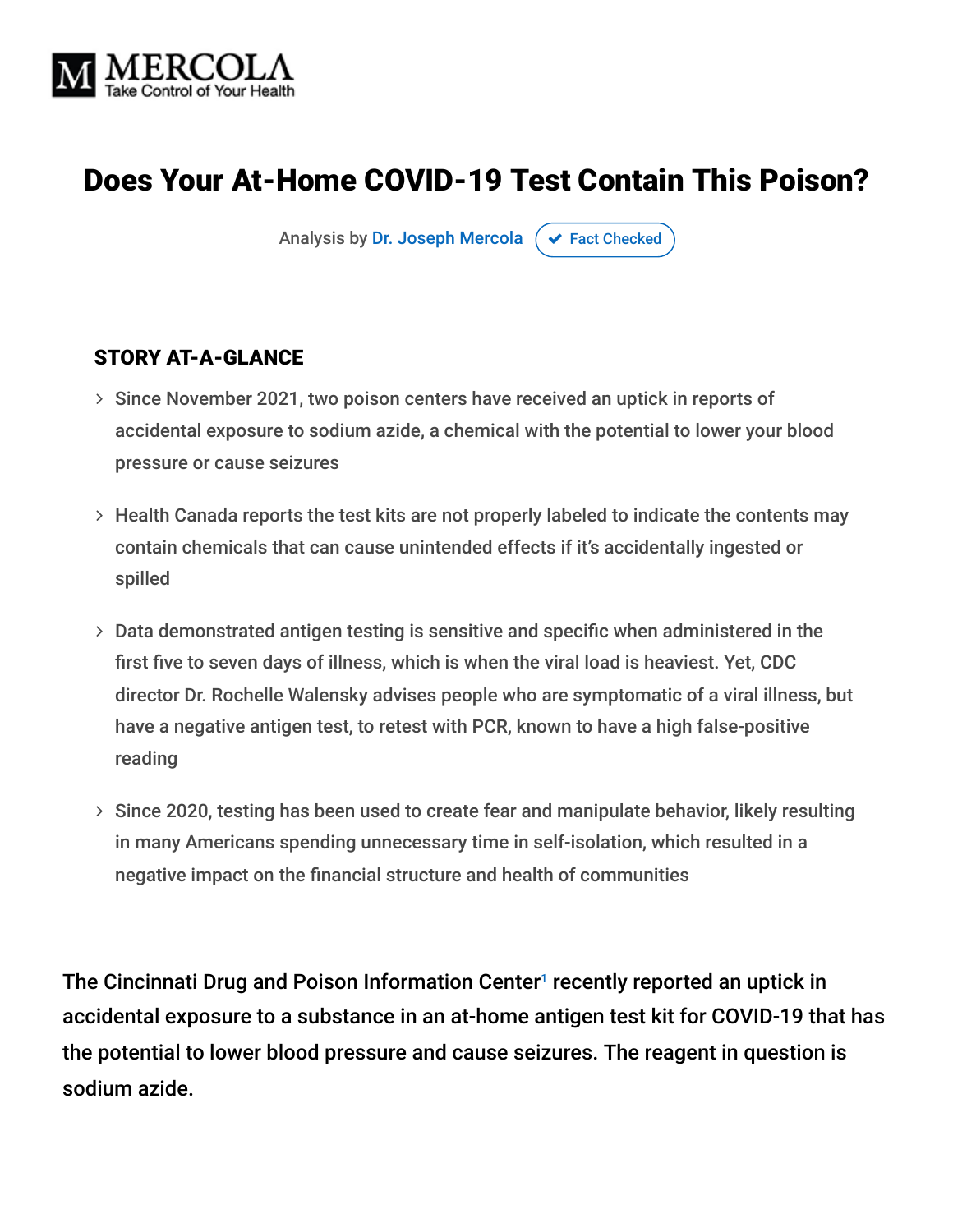Testing and cases have been at the heart of fearmongering designed to change people's behavior since the early months of 2020. When the news broke from China that a novel coronavirus had been detected, many of the world's health organizations went into overdrive, ostensibly to protect public health and reduce the number of potential deaths.

But, with the passage of time, it's become glaringly apparent that the public health efforts were ineffective and public health officials were ignoring the science about those efforts. To continue to drive fear, it must be demonstrated that many people are infected with the novel virus, whether they are sick or not.

In fact, through the latter months of 2020 and into 2021, it didn't appear to matter whether there were symptoms, only if there was a positive "test"  $-$  and a positive test meant there was a "case" of COVID-19. The greater the number of cases, the greater the fear.

Initially, public health officials used a PCR test to show a positive case of COVID. Later came antigen testing and now there are at-home antigen test kits that are causing a whole new problem.<sup>2</sup>

# What Is Sodium Azide?

Sodium azide is used as a preservative agent in the rapid antigen kits sold for at-home use by several companies, including BD Veritor, BinaxNow, Celltrion DiaTrust, and Flowflex. $3$  According to the CDC, $4$  the chemical acts rapidly and is potentially deadly. In its pure form, it's an odorless white solid.

The chemical is used in automobile airbags since it converts to nitrogen gas inside the airbag when an electrical charge during impact causes it to explode. It's also used as a chemical preservative in laboratories and hospitals, for pest control on farms and as a detonator in an explosive. If you ingest this chemical, how serious the poisoning may be depends on how much chemical is in the exposure and the length of time a person is exposed.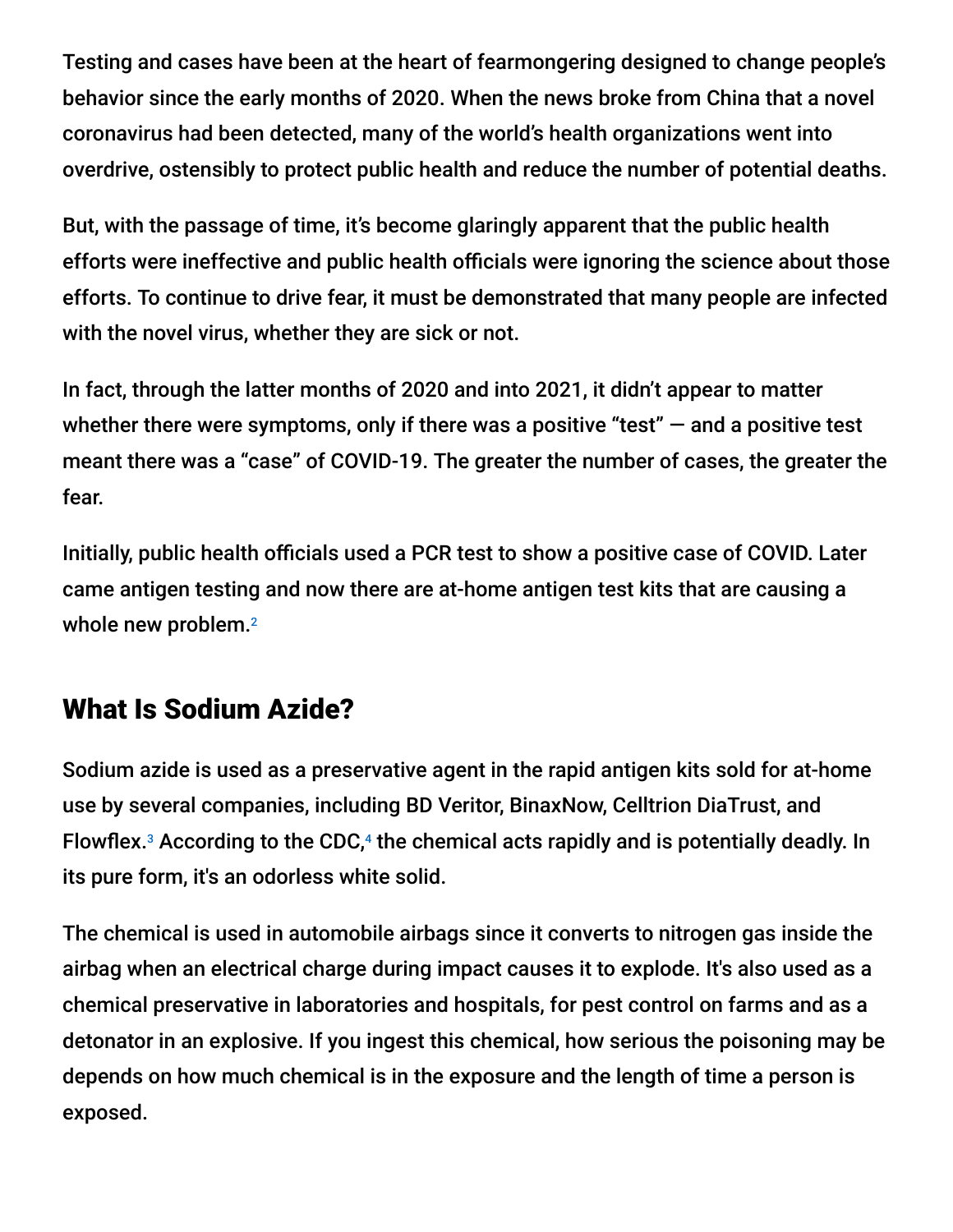Some of the immediate signs and symptoms include coughing, dizziness, nausea and vomiting, rapid breathing and heart rate, restlessness and skin burns.<sup>5</sup> Exposure can lead to lung injury, seizures and low blood pressure. Those who have survived large doses may suffer from heart and brain damage. 6

## Poison Center Records Uptick in Accidental Exposure

Exposure to sodium azide can be harmful to children and adults. The most common calls to the Cincinnati Poison Center have been about children finding the reagent liquid and either exposing their skin or putting it in their mouth. $^7$  In other cases, adults have reported "container confusion," in which the reagent vial was mistaken for another medication.

Some hospitals have also reported receiving phone calls about exposure, including Cincinnati Children's Hospital Medical Center. The pharmacist and clinical toxicologist for Cincinnati Children's Hospital reported that the first phone call came in early November from children and adults.

The National Poison Control Center<sup>8</sup> has also issued a warning about sodium azide found in the at-home antigen COVID-19 test kits. They are receiving reports about accidental exposure in children and adults, posting several case reports on their advisory page. One adult couple misunderstood the directions and used the extraction solution directly in their nose with the swab.

In a second case, a woman mistook the vial for her antibiotic eye drops and in a third case, an adult was exposed to a small amount of the fluid on her hand after using the rapid antigen test at home. Just that small amount caused her thumb to tingle, flush and become mildly swollen. An adviser from Health Canada spoke with The Epoch Times, saying: 9

*"Small doses of sodium azide can lower blood pressure, and larger doses may cause more serious health effects. ProClin is also found in many kits. It*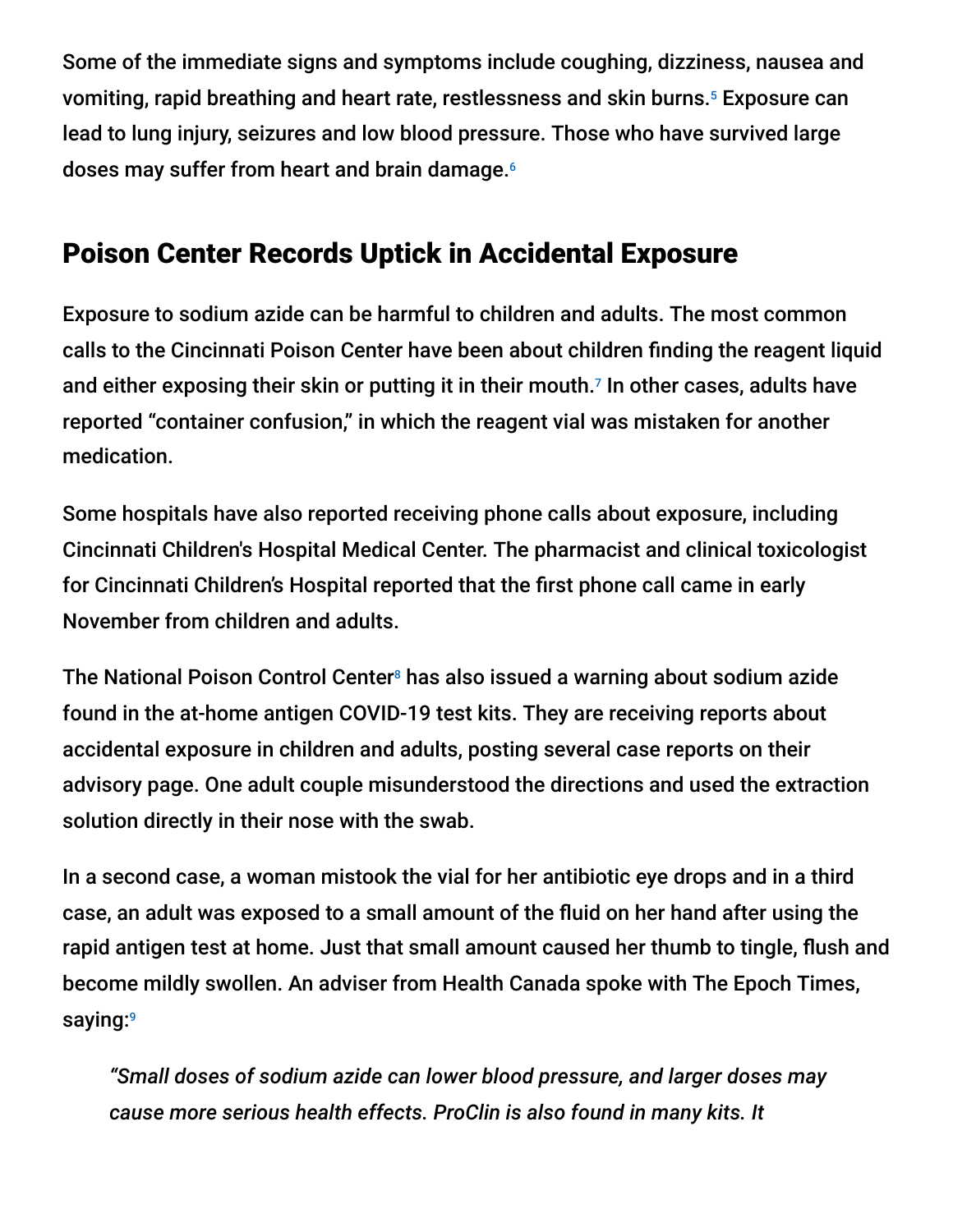*contains chemicals that can cause skin and eye irritation, as well as allergic reactions."*

The ProClin preservative is a water-soluble chemical used to extend the shelf life<sup>10</sup> of in vitro diagnostic devices by inhibiting microbial growth. The Poison Control Center in Canada has now recorded at least 50 phone calls due to accidental exposure from the rapid test kits, including ProClin preservatives and sodium azide. February 24, 2022, they posted an advisory, warning: 11

*"... the product labelling and instructions may not describe or disclose the risks associated with misuse or accidental ingestion. This advisory is intended to help fill that labelling gap, and warn Canadians about the risks associated with misuse, accidental ingestion or spillage of rapid antigen test kit solutions."*

In other words, the test kits being distributed in Canada are not labeled to indicate the contents may contain chemicals that can cause unintended effects if it is accidentally ingested or spilled.

### Antigen Tests Are Sensitive in the First Week of Infection

In 2020, the standard test used for COVID-19 was a PCR test. Currently, there are two tests used to diagnose an infection with SARS-CoV-2, and the second is the antigen test. One study<sup>12</sup> published in August 2021 looked at the accuracy of the rapid antigen test for COVID-19 using a review of publications through April 30, 2021.

They included 133 studies with a total of 112,323 samples, finding the antigen testing was 71.2% sensitive and 98.9% specific. When the antigen tests were compared against a PCR test from the same participant, the researchers found the sensitivity of the test was "markedly better on samples with lower RT-PCR cycle threshold (Ct) values, i.e., <20 (96.5%) and <25 (95.8%), in comparison to those with Ct  $\geq$  25 (50.7%) and  $\geq$ 30 (20.9%)." 13

This meant when the cycle threshold was 25 or lower on the PCR test and identified a SARS-CoV-2 virus, the sensitivity of the antigen test was also higher. But when the cycle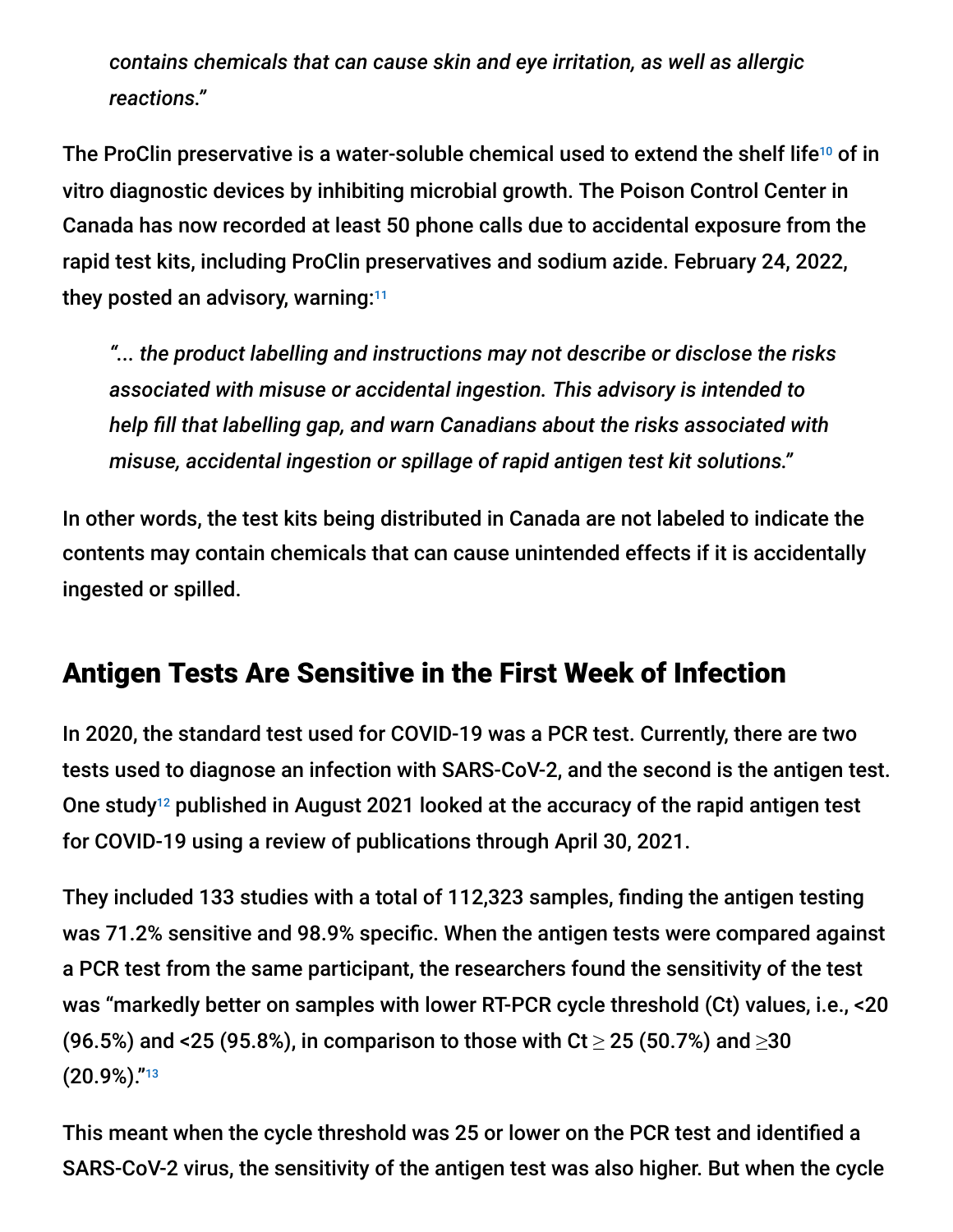threshold was higher, and likely returning a false positive, the antigen test did not recognize the virus.

Additionally, the antigen testing was more sensitive in the first week after symptoms had occurred than it was later in the illness when the viral load had started to decline. From this data, the researchers concluded that a vast majority of infected people were detected using the test and the antigen rapid tests "have a high utility for diagnostic purposes in the early phase of disease." 14

A second meta-analysis<sup>15</sup> of 8,624 participants published in November 2021, found rapid antigen testing had a pooled sensitivity of 79% and specificity of 100%. If the antigen test was administered within the first seven days of symptoms when the viral load was highest, the sensitivity rose dramatically to 95% and the specificity remained at 100%.

### COVID-19 Has Been a Pandemic of Positive Tests

As NIAID director Dr. Anthony Fauci described in December 2021,<sup>16</sup> the PCR test identifies genetic material from the virus, whether that material is "replication competent" or not. In other words, the PCR test will identify fragments of the viral genetic material even when a whole virus is not present.

While CDC director Dr. Rochelle Walensky says that the PCR test is "the most sensitive test that we can do," $^{17}$  Fauci said that the PCR measures viral particles that may not be replicating. Additionally, he called this being "infected," saying: 18

*"So although the PCR is good to tell you if you [are infected], but the very fact that it's positive for, as the CDC director said, several days and even weeks later, it doesn't give you any indication of whether or not you are transmissible.*

*And I think that's the understandable confusion that people have about testing, saying whether you're infected or not versus are you infected plus transmissible. The only way you could tell if it's transmissible [is] if you can show that there really is live replication virus in you."*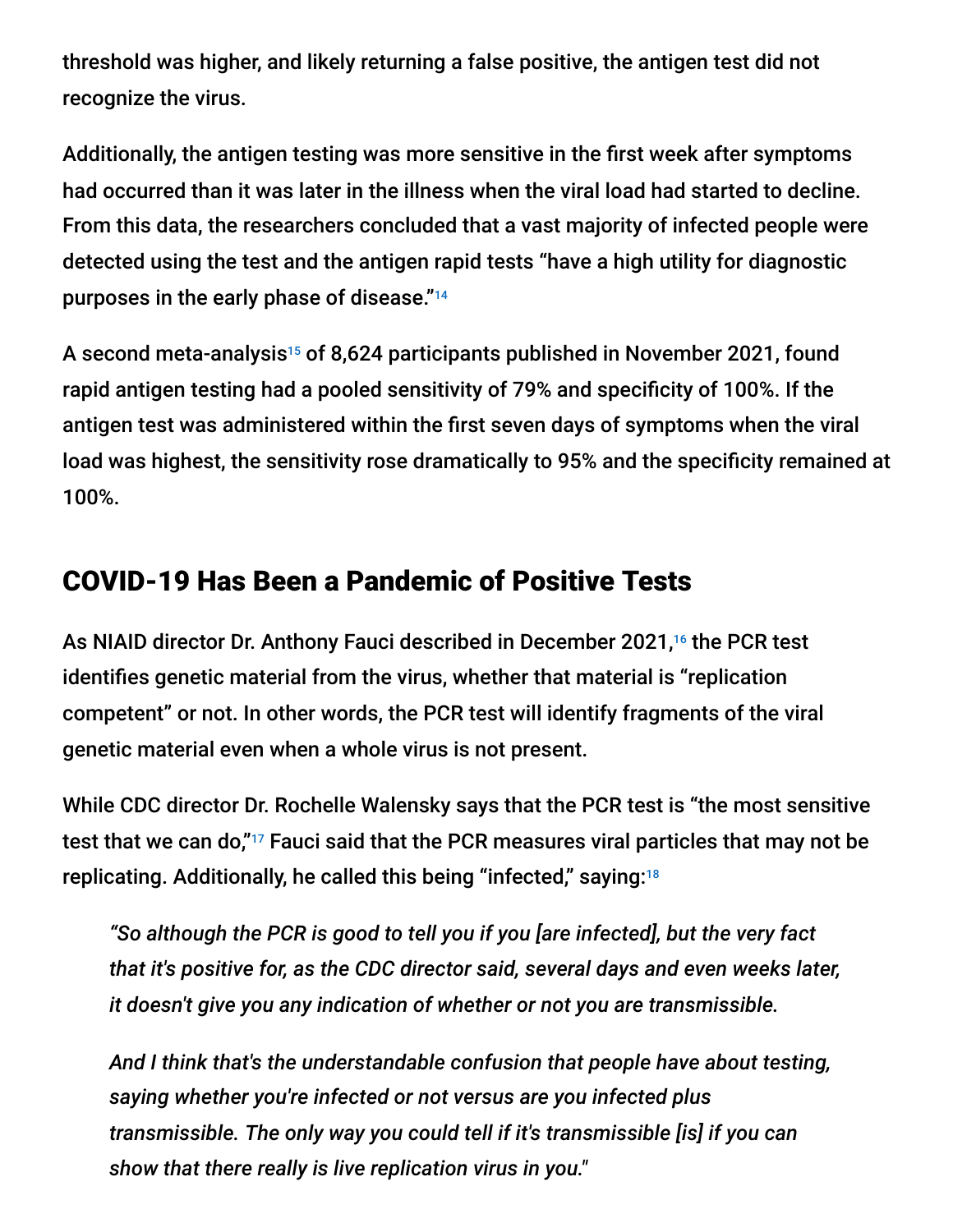It appears that Fauci is saying that dead viral particles found by the PCR test do not mean that you were once infected, but in fact that you are infected. Even though Fauci makes the differentiation between inactive and reproductive viruses, the concepts are not interchangeable in terms of infectivity and transmissibility.

You can have a nonreproductive virus in your body, but you will not get sick from it, and you cannot spread it to others. It is not replicating. During a separate interview with ABC News in December 2021, Walensky indicated that people who have symptoms and a negative antigen test should get a PCR test to determine if the symptoms are related to COVID.

However, since the PCR test measures minute viral particles that are possibly not replicating and the antigen tests are sensitive and specific in the first week an individual is symptomatic, it's difficult to imagine that a secondary PCR test is an accurate measure of a current infection.

### Testing Used to Create Fear

These data indicate that antigen tests, when administered within the first five to seven days of symptoms, can identify a SARS-CoV-2 infection. It appears to be more reasonable to identify individuals who are highly infectious, whether with COVID-19 or flu, to help reduce transmission to a vulnerable part of the population.

However, the CDC has not used testing in this manner. As they have revealed with the December 27, 2021, illogical change to protocol,<sup>19</sup> this public health agency wants you to believe it took nearly two years to realize that the PCR test was identifying dead viral debris and could not identify an active infection.

Unfortunately, this two-year debacle has meant that Americans have spent an unnecessary amount of time in self-isolation, which had implications for the financial structure and health of communities.

It is also important to remember that the PCR test only looks for a specific sequence of the RNA virus after the sample has been amplified. The test will give a positive result if